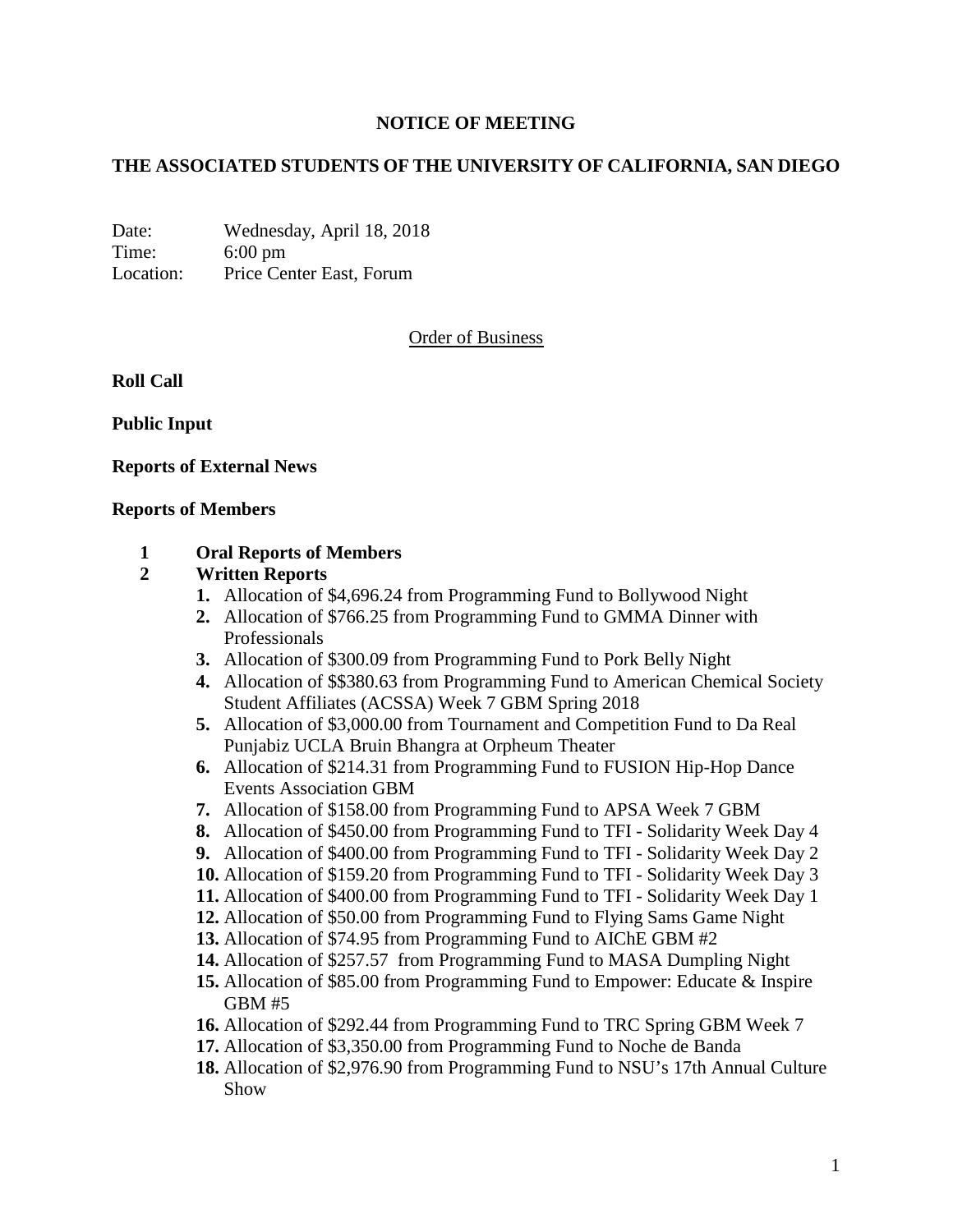- **19.** Allocation of \$3,000.00 from Programming Fund to Muslim Student Association Justice in Palestine Week Day 1: Question of Palestine in the Age of Trump
- **20.** Allocation of \$ 1,241.25 from Programming Fund to Muslim Student Association Justice in Palestine Week Day 2: Nakba Survivors
- **21.** Allocation of \$2,687.40 from Programming Fund to Muslim Student Association Justice in Palestine Week Day 3: Resistance at Home and Abroad
- **22.** Allocation of \$3,022.50 from Programming Fund to Muslim Student Association Justice in Palestine Week Day 4: Israel is an Apartheid State
- **23.** Allocation of \$245.74 from Programming Fund to Le Rendez-Vous GBM 1 Spring
- **24.** Allocation of \$320.02 from Programming Fund to IHC Final GBM for 2017-2018
- **25.** Allocation of \$179.91 from Programming Fund to Third Triwizard Task
- **26.** Allocation of \$180.00 from Programming Fund to Grassroots Roundtable
- **27.** Allocation of \$400.62 from Programming Fund to American Chemical Society Student Affiliates (ACSSA)
- **28.** Allocation of \$506.22 from Programming Fund to Grand PrIEEE Competition

## **Reports of Senator Projects**

### **Question Time**

### **Reports of Committees**

**1** Finance Committee

### **Special Orders**

**1** Special Presentation by Hayley Weddle and Annie Park regarding the System Wide Title IX Committee

### **Unfinished Business**

**New Business**

**Open Forum**

**Roll Call**

# Bills in Committee

# **Finance Committee**

**F1** Allocation of \$243.94 from Student Org Programming Unallocated to AICHE Project Showcase for a total of \$243.94. Sponsored by Andrew Thai

**F2** Allocation of \$121.78 from Student Org Programming Unallocated to BMES